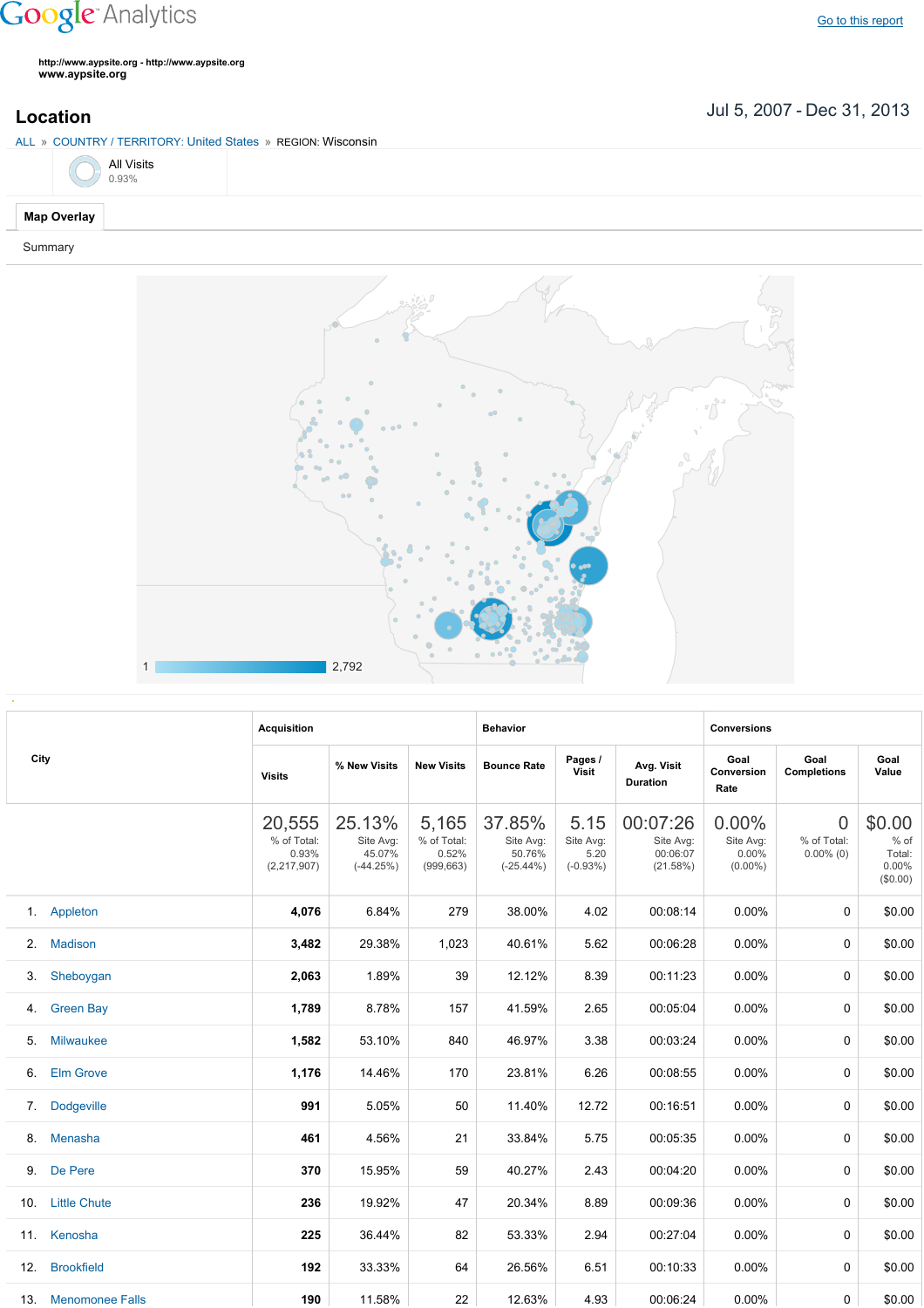|     | 14. Rice Lake        | 177 | 88.70% | 157 | 88.14% | 1.34  | 00:01:03 | 0.00%    | 0 | \$0.00 |
|-----|----------------------|-----|--------|-----|--------|-------|----------|----------|---|--------|
|     | 15. Sun Prairie      | 174 | 32.76% | 57  | 14.37% | 9.52  | 00:06:56 | $0.00\%$ | 0 | \$0.00 |
|     | 16. Neenah           | 135 | 22.96% | 31  | 46.67% | 4.82  | 00:04:55 | $0.00\%$ | 0 | \$0.00 |
|     | 17. Waukesha         | 125 | 78.40% | 98  | 70.40% | 2.32  | 00:01:55 | $0.00\%$ | 0 | \$0.00 |
|     | 18. Oshkosh          | 124 | 51.61% | 64  | 59.68% | 3.73  | 00:04:45 | $0.00\%$ | 0 | \$0.00 |
|     | 19. Racine           | 112 | 82.14% | 92  | 66.96% | 1.82  | 00:01:54 | $0.00\%$ | 0 | \$0.00 |
|     | 20. La Crosse        | 107 | 73.83% | 79  | 72.90% | 2.81  | 00:03:35 | $0.00\%$ | 0 | \$0.00 |
|     | 21. Eau Claire       | 105 | 66.67% | 70  | 65.71% | 5.93  | 00:09:02 | $0.00\%$ | 0 | \$0.00 |
|     | 22. North Prairie    | 103 | 18.45% | 19  | 26.21% | 4.71  | 00:04:29 | $0.00\%$ | 0 | \$0.00 |
|     | 23. Seymour          | 102 | 15.69% | 16  | 20.59% | 3.62  | 00:06:22 | 0.00%    | 0 | \$0.00 |
|     | 24. Butler           | 98  | 22.45% | 22  | 18.37% | 9.04  | 00:13:00 | $0.00\%$ | 0 | \$0.00 |
|     | 25. Greendale        | 84  | 58.33% | 49  | 48.81% | 2.49  | 00:02:32 | $0.00\%$ | 0 | \$0.00 |
| 26. | <b>Stevens Point</b> | 82  | 65.85% | 54  | 43.90% | 3.27  | 00:03:11 | $0.00\%$ | 0 | \$0.00 |
|     | 27. Hales Corners    | 79  | 11.39% | 9   | 54.43% | 3.32  | 00:04:05 | $0.00\%$ | 0 | \$0.00 |
|     | 28. Fond du Lac      | 52  | 92.31% | 48  | 65.38% | 2.19  | 00:02:02 | $0.00\%$ | 0 | \$0.00 |
|     | 29. Middleton        | 52  | 71.15% | 37  | 51.92% | 5.12  | 00:10:48 | $0.00\%$ | 0 | \$0.00 |
|     | 30. Delafield        | 49  | 36.73% | 18  | 67.35% | 1.57  | 00:00:33 | $0.00\%$ | 0 | \$0.00 |
|     | 31. Wausau           | 48  | 87.50% | 42  | 58.33% | 5.15  | 00:02:47 | $0.00\%$ | 0 | \$0.00 |
|     | 32. Altoona          | 47  | 76.60% | 36  | 59.57% | 2.28  | 00:01:32 | $0.00\%$ | 0 | \$0.00 |
|     | 33. Hudson           | 46  | 84.78% | 39  | 65.22% | 2.26  | 00:03:32 | $0.00\%$ | 0 | \$0.00 |
|     | 34. Mukwonago        | 46  | 43.48% | 20  | 52.17% | 4.37  | 00:05:16 | $0.00\%$ | 0 | \$0.00 |
|     | 35. Rio              | 45  | 80.00% | 36  | 88.89% | 1.11  | 00:00:11 | 0.00%    | 0 | \$0.00 |
| 36. | <b>Baraboo</b>       | 44  | 47.73% | 21  | 40.91% | 13.41 | 00:16:31 | $0.00\%$ | 0 | \$0.00 |
|     | 37. Janesville       | 44  | 90.91% | 40  | 75.00% | 2.14  | 00:09:15 | 0.00%    | 0 | \$0.00 |
|     | 38. Oak Creek        | 44  | 47.73% | 21  | 86.36% | 1.30  | 00:00:22 | 0.00%    | 0 | \$0.00 |
|     | 39. New Berlin       | 41  | 80.49% | 33  | 82.93% | 2.32  | 00:00:29 | 0.00%    | 0 | \$0.00 |
| 40. | Superior             | 41  | 60.98% | 25  | 31.71% | 8.32  | 00:07:26 | 0.00%    | 0 | \$0.00 |
|     | 41. Oregon           | 37  | 83.78% | 31  | 72.97% | 2.32  | 00:02:17 | $0.00\%$ | 0 | \$0.00 |
|     | 42. Portage          | 37  | 27.03% | 10  | 24.32% | 13.92 | 00:12:12 | $0.00\%$ | 0 | \$0.00 |
|     | 43. Muskego          | 34  | 61.76% | 21  | 50.00% | 2.71  | 00:05:05 | $0.00\%$ | 0 | \$0.00 |
|     | 44. Wisconsin Rapids | 34  | 82.35% | 28  | 76.47% | 1.79  | 00:00:49 | $0.00\%$ | 0 | \$0.00 |
|     | 45. Centuria         | 33  | 48.48% | 16  | 57.58% | 1.76  | 00:00:18 | $0.00\%$ | 0 | \$0.00 |
|     | 46. Blue Mounds      | 32  | 12.50% | 4   | 21.88% | 6.94  | 00:14:35 | $0.00\%$ | 0 | \$0.00 |
|     | 47. Beaver Dam       | 31  | 70.97% | 22  | 61.29% | 2.61  | 00:08:05 | $0.00\%$ | 0 | \$0.00 |
|     | 48. Mequon           | 31  | 90.32% | 28  | 67.74% | 3.00  | 00:02:47 | 0.00%    | 0 | \$0.00 |
|     | 49. West Bend        | 31  | 83.87% | 26  | 67.74% | 1.74  | 00:01:03 | $0.00\%$ | 0 | \$0.00 |
|     | 50. Onalaska         | 30  | 83.33% | 25  | 83.33% | 2.80  | 00:02:46 | $0.00\%$ | 0 | \$0.00 |
|     | 51. Thiensville      | 29  | 86.21% | 25  | 68.97% | 2.76  | 00:01:42 | $0.00\%$ | 0 | \$0.00 |
|     | 52. Beloit           | 25  | 88.00% | 22  | 80.00% | 1.56  | 00:00:46 | $0.00\%$ | 0 | \$0.00 |
|     | 53. Mount Horeb      | 25  | 72.00% | 18  | 56.00% | 3.68  | 00:05:40 | $0.00\%$ | 0 | \$0.00 |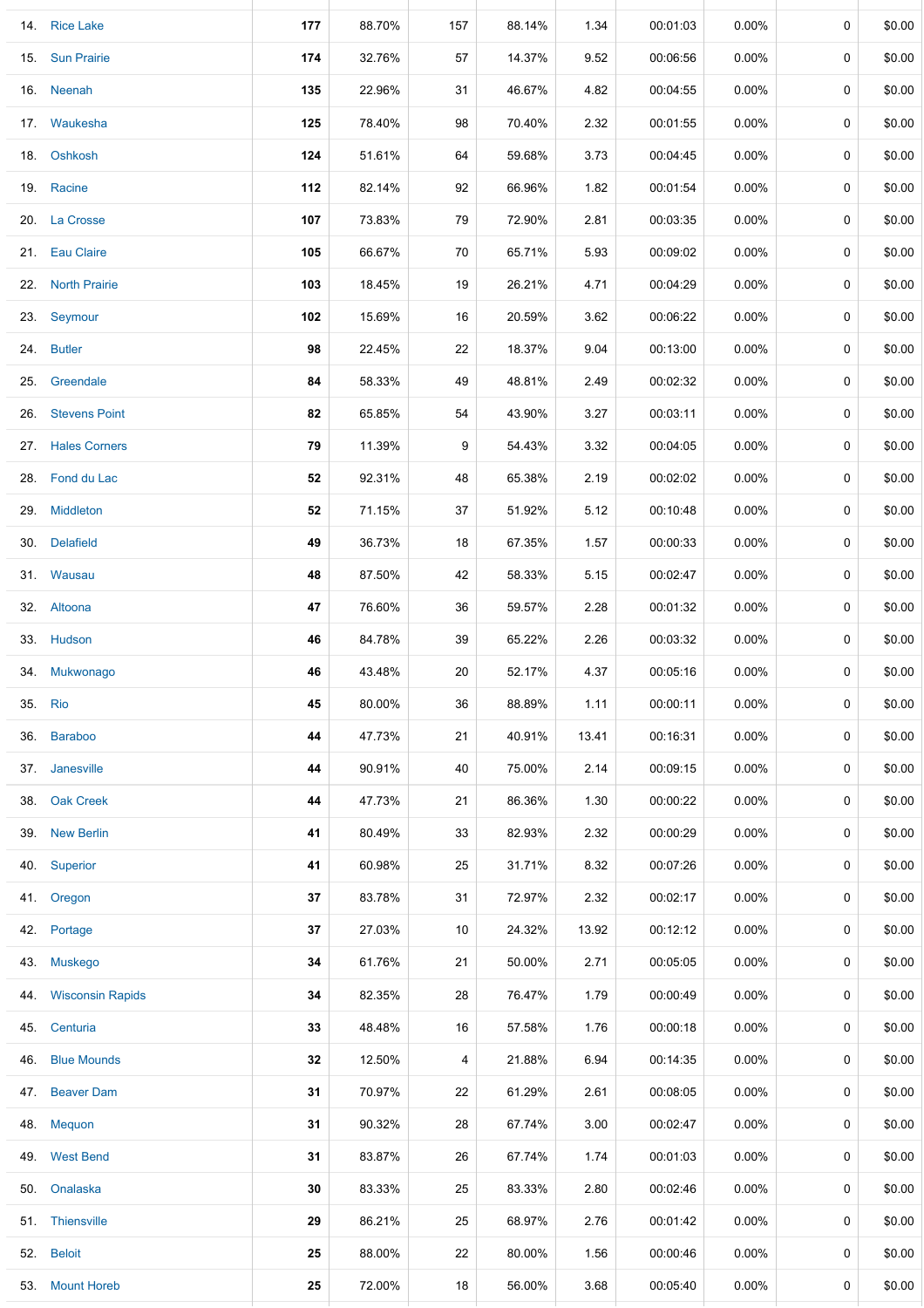|     | 54. Kimberly           | 23           | 30.43%        | $\overline{7}$ | 52.17% | 2.26 | 00:05:55        | 0.00%    | 0           | \$0.00      |
|-----|------------------------|--------------|---------------|----------------|--------|------|-----------------|----------|-------------|-------------|
| 55. | Oconomowoc             | 22           | 90.91%        | 20             | 59.09% | 1.77 | 00:03:17        | 0.00%    | 0           | \$0.00      |
|     | 56. Verona             | 21           | 80.95%        | 17             | 80.95% | 2.71 | 00:03:36        | 0.00%    | 0           | \$0.00      |
| 57. | Cedarburg              | 19           | 84.21%        | 16             | 78.95% | 1.26 | 00:00:04        | 0.00%    | 0           | \$0.00      |
|     | 58. Sparta             | 19           | 94.74%        | 18             | 52.63% | 4.79 | 00:02:23        | $0.00\%$ | 0           | \$0.00      |
|     | 59. Ashland            | 18           | 50.00%        | 9              | 72.22% | 1.50 | 00:00:46        | 0.00%    | 0           | \$0.00      |
|     | 60. Menomonie          | 18           | 88.89%        | 16             | 61.11% | 2.06 | 00:00:46        | $0.00\%$ | 0           | \$0.00      |
| 61. | <b>Cottage Grove</b>   | 17           | 29.41%        | 5              | 17.65% | 6.35 | 00:03:19        | $0.00\%$ | 0           | \$0.00      |
|     | 62. Plymouth           | 17           | 82.35%        | 14             | 52.94% | 3.35 | 00:03:15        | $0.00\%$ | 0           | \$0.00      |
| 63. | <b>Manitowoc</b>       | 16           | 81.25%        | 13             | 62.50% | 5.56 | 00:04:08        | $0.00\%$ | 0           | \$0.00      |
| 64. | <b>Sturgeon Bay</b>    | 16           | 75.00%        | 12             | 68.75% | 3.56 | 00:02:10        | $0.00\%$ | 0           | \$0.00      |
| 65. | <b>Wisconsin Dells</b> | 16           | 12.50%        | $\overline{a}$ | 43.75% | 3.31 | 00:06:57        | $0.00\%$ | 0           | \$0.00      |
| 66. | <b>Chippewa Falls</b>  | 15           | 26.67%        | 4              | 40.00% | 5.13 | 00:14:02        | $0.00\%$ | 0           | \$0.00      |
|     | 67. Hartford           | 15           | 73.33%        | 11             | 80.00% | 1.87 | 00:05:25        | 0.00%    | $\mathbf 0$ | \$0.00      |
|     | 68. Platteville        | 15           | 80.00%        | 12             | 66.67% | 2.00 | 00:06:24        | 0.00%    | 0           | \$0.00      |
|     | 69. Marinette          | 14           | 100.00%       | 14             | 78.57% | 1.50 | 00:00:47        | 0.00%    | 0           | \$0.00      |
| 70. | <b>Marshfield</b>      | 14           | 92.86%        | 13             | 85.71% | 1.43 | 00:00:13        | $0.00\%$ | 0           | \$0.00      |
|     | 71. Burlington         | 13           | 100.00%       | 13             | 76.92% | 1.46 | 00:00:44        | 0.00%    | 0           | \$0.00      |
| 72. | Rhinelander            | 13           | 76.92%        | 10             | 76.92% | 3.85 | 00:04:04        | 0.00%    | 0           | \$0.00      |
|     | 73. St. Croix Falls    | 13           | 76.92%        | 10             | 84.62% | 1.15 | 00:00:08        | $0.00\%$ | 0           | \$0.00      |
| 74. | Waunakee               | 13           | 69.23%        | 9              | 53.85% | 3.77 | 00:06:31        | $0.00\%$ | 0           | \$0.00      |
|     | 75. Fairwater          | 12           | 50.00%        | 6              | 50.00% | 2.75 | 00:05:12        | 0.00%    | 0           | \$0.00      |
|     | 76. Lake Geneva        | 12           | 83.33%        | 10             | 75.00% | 1.75 | 00:00:52        | $0.00\%$ | 0           | \$0.00      |
|     | 77. Schofield          | 12           | 58.33%        | $\overline{7}$ | 50.00% | 4.50 | 00:02:41        | $0.00\%$ | 0           | \$0.00      |
|     | 78. Watertown          | 12           | 100.00%       | 12             | 91.67% | 1.08 | 00:00:18        | $0.00\%$ | 0           | \$0.00      |
|     | 79. Grafton            | 11           | 100.00%       | 11             | 81.82% | 1.27 | 00:00:12        | $0.00\%$ | 0           | \$0.00      |
|     | 80. Jackson            | 11           | 81.82%        | 9              | 36.36% | 3.73 | 00:03:51        | 0.00%    | 0           | \$0.00      |
|     | 81. Lomira             | 11           | 27.27%        | 3              | 9.09%  | 5.91 | 00:08:58        | $0.00\%$ | 0           | \$0.00      |
|     | 82. Pardeeville        | 11           | 9.09%         | $\mathbf{1}$   | 27.27% | 5.27 | 00:16:10        | $0.00\%$ | 0           | \$0.00      |
|     | 83. Siren              | 11           | 27.27%        | 3              | 54.55% | 2.00 | 00:03:34        | $0.00\%$ | 0           | \$0.00      |
|     | 84. Tomah              | 11           | 72.73%        | 8              | 72.73% | 2.00 | 00:01:15        | 0.00%    | 0           | \$0.00      |
|     | 85. Whitewater         | 11           | 81.82%        | 9              | 63.64% | 3.36 | 00:02:15        | $0.00\%$ | 0           | \$0.00      |
|     | 86. Cross Plains       | 10           | 80.00%        | 8              | 90.00% | 1.10 | 00:02:12        | $0.00\%$ | 0           | \$0.00      |
|     | 87. DeForest           | 10           | 70.00%        | $\overline{7}$ | 60.00% | 8.60 | 00:09:57        | $0.00\%$ | 0           | \$0.00      |
|     | 88. Hartland           | 10           | 90.00%        | 9              | 60.00% | 2.10 | 00:01:34        | $0.00\%$ | 0           | \$0.00      |
|     | 89. Kaukauna           | 10           | 10.00%        | $\mathbf{1}$   | 50.00% | 4.60 | 00:04:19        | $0.00\%$ | 0           | \$0.00      |
|     | 90. Pewaukee           | 10           | 70.00%        | $\overline{7}$ | 40.00% | 4.50 | 00:08:18        | $0.00\%$ | 0           | \$0.00      |
|     | 91. Salem              | 10           | 100.00%       | 10             | 60.00% | 2.20 | 00:01:34        | $0.00\%$ | 0           | \$0.00      |
|     | 92. Viroqua            | 10           | 50.00%        | 5              | 50.00% | 2.50 | 00:06:20        | $0.00\%$ | 0           | \$0.00      |
|     | 93. Glendale           | 10           | 30.00%        | 3              | 10.00% | 7.50 | 00:09:03        | $0.00\%$ | 0           | \$0.00      |
| Q4  | Cudahy                 | $\mathbf{Q}$ | <b>RR RQ%</b> | R              | 55 56% | 3.22 | <b>00.00.30</b> | በ በበ%    | $\Omega$    | $$0 \Omega$ |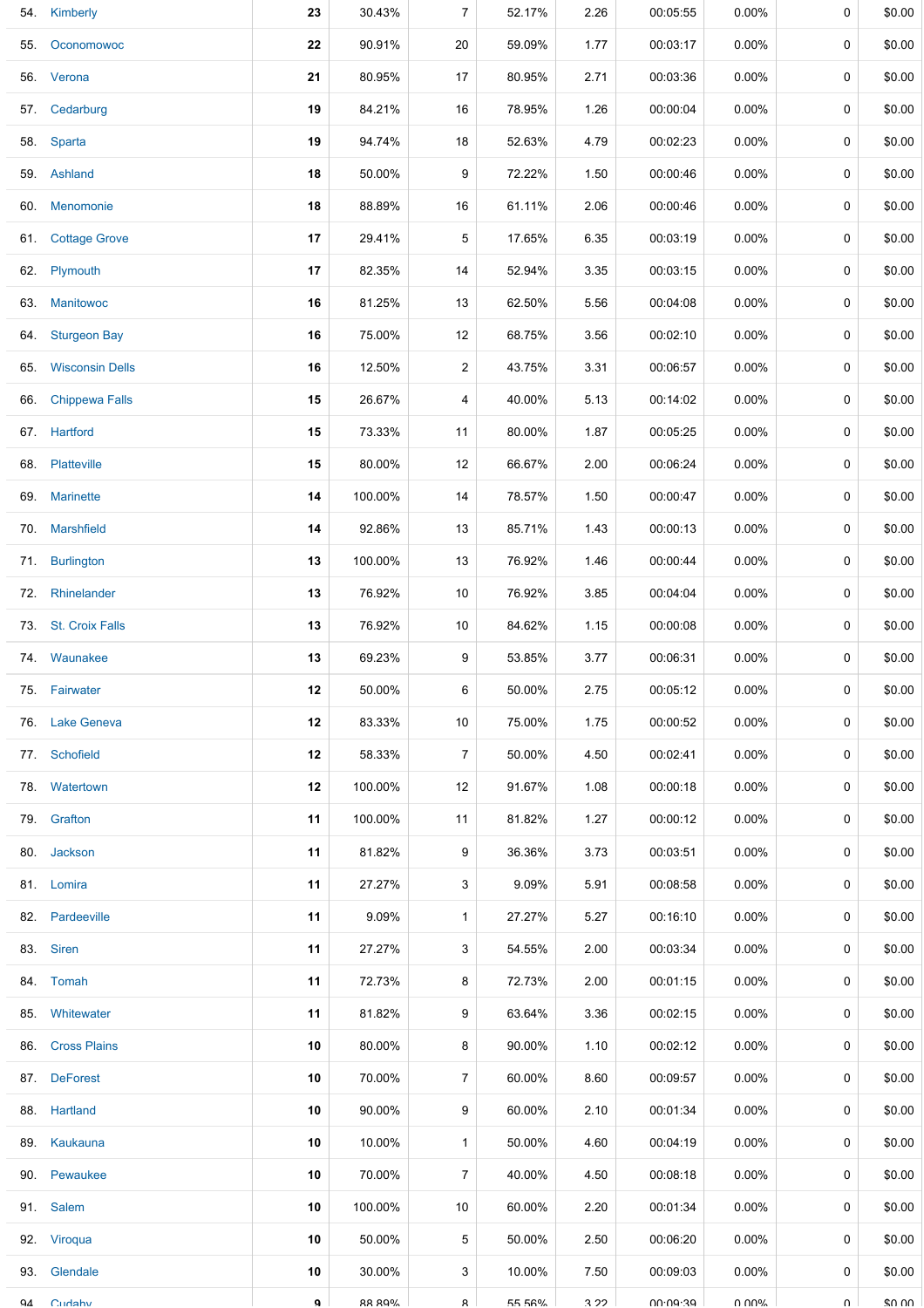|           | <b>Ouually</b>        |                | 00.0070  |                | <u>JJ.JU70</u> | $\mathsf{v}$ | 00.00.00 | <b>0.0070</b> |             | ψυ.υυ  |
|-----------|-----------------------|----------------|----------|----------------|----------------|--------------|----------|---------------|-------------|--------|
|           | 95. River Falls       | 9              | 88.89%   | 8              | 66.67%         | 1.56         | 00:00:29 | $0.00\%$      | 0           | \$0.00 |
| 96.       | Somerset              | 9              | 44.44%   | 4              | 66.67%         | 3.22         | 00:02:21 | $0.00\%$      | 0           | \$0.00 |
|           | 97. South Milwaukee   | 9              | 77.78%   | $\overline{7}$ | 66.67%         | 1.33         | 00:00:06 | $0.00\%$      | 0           | \$0.00 |
|           | 98. Sussex            | 9              | 100.00%  | 9              | 66.67%         | 1.67         | 00:00:28 | $0.00\%$      | 0           | \$0.00 |
|           | 99. Two Rivers        | 9              | 88.89%   | 8              | 77.78%         | 1.33         | 00:00:21 | 0.00%         | 0           | \$0.00 |
|           | 100. Fish Creek       | 8              | 87.50%   | $\overline{7}$ | 25.00%         | 7.38         | 00:03:22 | 0.00%         | 0           | \$0.00 |
|           | 101. Pleasant Prairie | 8              | 50.00%   | 4              | 50.00%         | 3.38         | 00:02:14 | $0.00\%$      | 0           | \$0.00 |
|           | 102. Briggsville      | $\overline{7}$ | 14.29%   | $\mathbf{1}$   | 28.57%         | 3.43         | 00:22:30 | 0.00%         | $\mathbf 0$ | \$0.00 |
|           | 103. Chetek           | $\overline{7}$ | 0.00%    | 0              | 0.00%          | 7.43         | 00:07:30 | $0.00\%$      | 0           | \$0.00 |
|           | 104. East Troy        | 7              | 28.57%   | $\overline{c}$ | 28.57%         | 3.43         | 00:05:18 | 0.00%         | 0           | \$0.00 |
|           | 105. Franklin         | $\overline{7}$ | 100.00%  | $\overline{7}$ | 71.43%         | 5.29         | 00:00:03 | $0.00\%$      | 0           | \$0.00 |
|           | 106. Franksville      | $\overline{7}$ | 42.86%   | 3              | 71.43%         | 3.43         | 00:04:17 | 0.00%         | 0           | \$0.00 |
|           | 107. McFarland        | $\overline{7}$ | 85.71%   | 6              | 71.43%         | 2.29         | 00:02:20 | 0.00%         | 0           | \$0.00 |
|           | 108. Monroe           | 7              | 100.00%  | $\overline{7}$ | 85.71%         | 2.86         | 00:02:43 | $0.00\%$      | 0           | \$0.00 |
|           | 109. Plover           | $\overline{7}$ | 85.71%   | 6              | 71.43%         | 2.29         | 00:02:12 | $0.00\%$      | 0           | \$0.00 |
|           | 110. Stoughton        | $\overline{7}$ | 57.14%   | 4              | 71.43%         | 2.14         | 00:01:03 | $0.00\%$      | 0           | \$0.00 |
|           | 111. Sturtevant       | $\overline{7}$ | 100.00%  | $\overline{7}$ | 57.14%         | 1.86         | 00:01:17 | $0.00\%$      | 0           | \$0.00 |
|           | 112. (not set)        | 6              | 83.33%   | 5              | 66.67%         | 2.50         | 00:05:32 | $0.00\%$      | 0           | \$0.00 |
|           | 113. Belgium          | 6              | 100.00%  | 6              | 50.00%         | 8.17         | 00:08:41 | $0.00\%$      | 0           | \$0.00 |
|           | 114. Cameron          | 6              | 50.00%   | 3              | 66.67%         | 4.00         | 00:06:56 | 0.00%         | 0           | \$0.00 |
|           | 115. Delavan          | 6              | 83.33%   | 5              | 50.00%         | 1.50         | 00:00:22 | $0.00\%$      | 0           | \$0.00 |
|           | 116. Evansville       | 6              | 66.67%   | 4              | 66.67%         | 4.17         | 00:05:19 | 0.00%         | 0           | \$0.00 |
|           | 117. Fort Atkinson    | 6              | 83.33%   | 5              | 66.67%         | 6.33         | 00:01:36 | 0.00%         | 0           | \$0.00 |
|           | 118. Grantsburg       | 6              | 100.00%  | 6              | 83.33%         | 1.17         | 00:00:20 | $0.00\%$      | 0           | \$0.00 |
|           | 119. Hubertus         | 6              | 66.67%   | 4              | 33.33%         | 3.00         | 00:14:26 | $0.00\%$      | 0           | \$0.00 |
|           | 120. Lake Mills       | 6              | 83.33%   | 5              | 83.33%         | 1.17         | 00:02:46 | $0.00\%$      | 0           | \$0.00 |
|           | 121. Marshall         | 6              | $0.00\%$ | 0              | 33.33%         | 6.33         | 00:06:04 | $0.00\%$      | 0           | \$0.00 |
|           | 122. Milton           | 6              | 100.00%  | 6              | 33.33%         | 5.33         | 00:04:40 | $0.00\%$      | 0           | \$0.00 |
|           | 123. Spooner          | 6              | 66.67%   | 4              | 33.33%         | 3.17         | 00:08:03 | $0.00\%$      | 0           | \$0.00 |
|           | 124. Brodhead         | 5              | 40.00%   | $\overline{c}$ | 60.00%         | 2.40         | 00:00:46 | $0.00\%$      | 0           | \$0.00 |
|           | 125. Cumberland       | 5              | 20.00%   | $\mathbf{1}$   | 100.00%        | 1.00         | 00:00:00 | $0.00\%$      | 0           | \$0.00 |
|           | 126. Edgerton         | 5              | 60.00%   | 3              | 40.00%         | 4.60         | 00:04:36 | $0.00\%$      | 0           | \$0.00 |
|           | 127. Greenville       | 5              | 60.00%   | 3              | 60.00%         | 4.20         | 00:03:51 | $0.00\%$      | 0           | \$0.00 |
| 128. Lodi |                       | 5              | 40.00%   | $\overline{c}$ | 60.00%         | 3.80         | 00:03:18 | $0.00\%$      | 0           | \$0.00 |
|           | 129. Milltown         | 5              | 80.00%   | 4              | 80.00%         | 1.80         | 00:00:17 | $0.00\%$      | 0           | \$0.00 |
|           | 130. New Richmond     | 5              | 100.00%  | 5              | 100.00%        | 1.00         | 00:00:00 | $0.00\%$      | 0           | \$0.00 |
|           | 131. Random Lake      | 5              | 40.00%   | 2              | 80.00%         | 1.40         | 00:01:20 | $0.00\%$      | 0           | \$0.00 |
|           | 132. Richfield        | 5              | 40.00%   | $\overline{c}$ | 60.00%         | 6.00         | 00:09:40 | $0.00\%$      | 0           | \$0.00 |
|           | 133. Sauk City        | 5              | 80.00%   | 4              | 60.00%         | 4.00         | 00:02:38 | $0.00\%$      | 0           | \$0.00 |
|           | 134. Shawano          | 5              | 100.00%  | 5              | 60.00%         | 1.60         | 00:01:42 | $0.00\%$      | 0           | \$0.00 |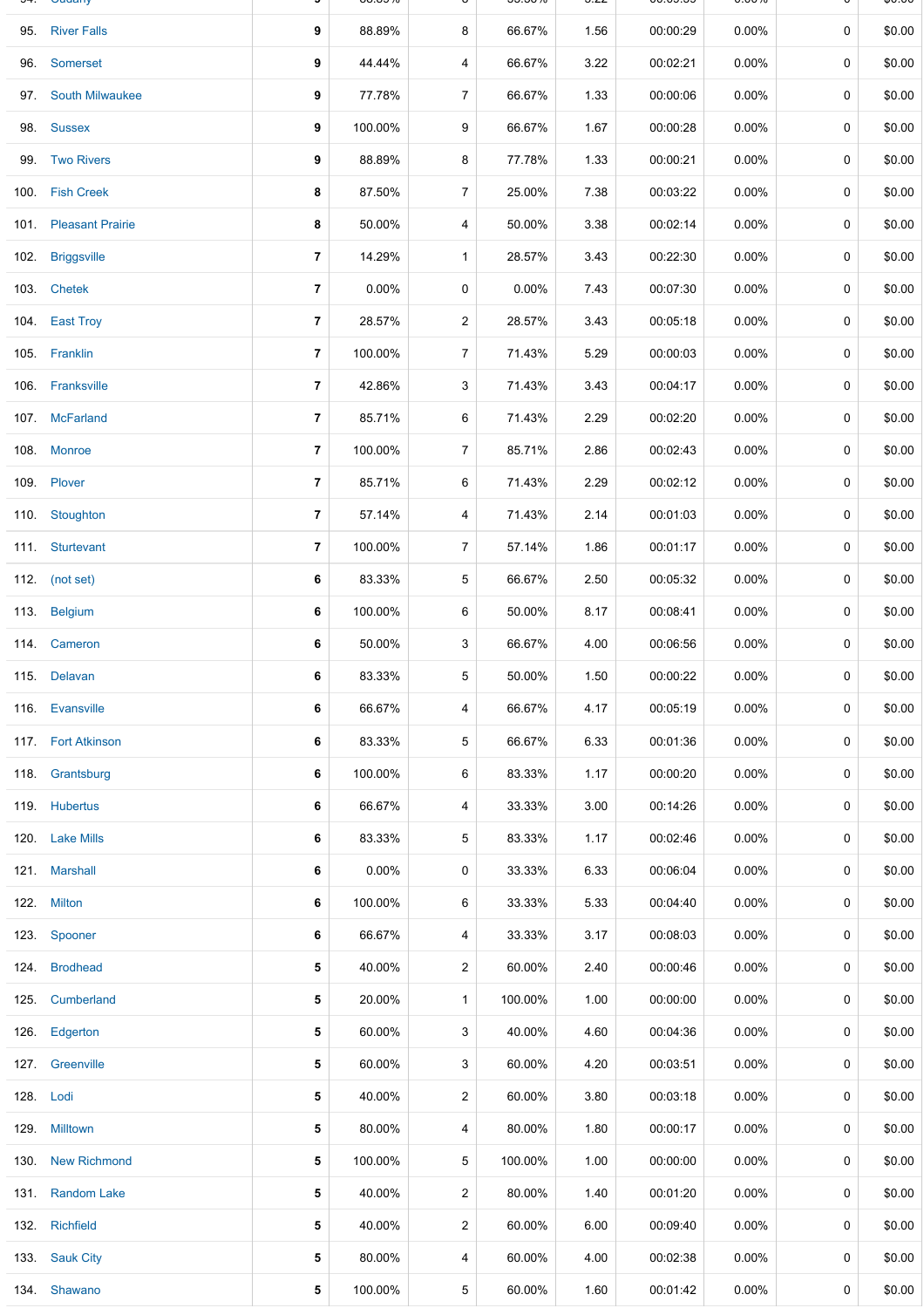|      | 135. Union Grove   | 5 | 100.00%              | 5              | 100.00%        | 1.00           | 00:00:00             | $0.00\%$             | 0 | \$0.00        |
|------|--------------------|---|----------------------|----------------|----------------|----------------|----------------------|----------------------|---|---------------|
|      | 136. Wales         | 5 | 80.00%               | 4              | 80.00%         | 2.60           | 00:04:25             | 0.00%                | 0 | \$0.00        |
|      | 137. Tichigan      | 5 | 80.00%               | 4              | 40.00%         | 1.80           | 00:06:25             | 0.00%                | 0 | \$0.00        |
|      | 138. Waupun        | 5 | 40.00%               | $\overline{c}$ | 60.00%         | 3.00           | 00:04:02             | 0.00%                | 0 | \$0.00        |
|      | 139. Whitehall     | 5 | 100.00%              | 5              | 80.00%         | 1.40           | 00:03:28             | $0.00\%$             | 0 | \$0.00        |
|      | 140. Antigo        | 4 | 100.00%              | 4              | 75.00%         | 1.25           | 00:00:00             | $0.00\%$             | 0 | \$0.00        |
|      | 141. Brokaw        | 4 | 25.00%               | $\mathbf{1}$   | $0.00\%$       | 2.00           | 00:00:20             | 0.00%                | 0 | \$0.00        |
|      | 142. Cuba City     | 4 | 100.00%              | 4              | 50.00%         | 1.50           | 00:02:36             | $0.00\%$             | 0 | \$0.00        |
|      | 143. Elkhorn       | 4 | 100.00%              | 4              | 75.00%         | 2.25           | 00:01:00             | $0.00\%$             | 0 | \$0.00        |
|      | 144. Galesville    | 4 | 100.00%              | 4              | 100.00%        | 1.00           | 00:00:00             | $0.00\%$             | 0 | \$0.00        |
|      | 145. Germantown    | 4 | 100.00%              | 4              | 50.00%         | 2.25           | 00:00:23             | $0.00\%$             | 0 | \$0.00        |
|      | 146. Hayward       | 4 | 75.00%               | 3              | 100.00%        | 1.00           | 00:00:00             | 0.00%                | 0 | \$0.00        |
|      | 147. Holmen        | 4 | 100.00%              | 4              | 50.00%         | 2.75           | 00:00:58             | 0.00%                | 0 | \$0.00        |
|      | 148. Jefferson     | 4 | 75.00%               | 3              | 75.00%         | 1.50           | 00:00:18             | $0.00\%$             | 0 | \$0.00        |
|      | 149. Omro          | 4 | 75.00%               | 3              | 75.00%         | 1.25           | 00:00:28             | 0.00%                | 0 | \$0.00        |
| 150. | Osceola            | 4 | 100.00%              | 4              | 50.00%         | 1.75           | 00:02:02             | 0.00%                | 0 | \$0.00        |
|      | 151 Palmyra        | 4 | 50.00%               | 2              | 50.00%         | 1.50           | 00:01:44             | $0.00\%$             | 0 | \$0.00        |
|      | 152. Fitchburg     | 4 | 50.00%               | $\overline{c}$ | 50.00%         | 1.75           | 00:00:54             | 0.00%                | 0 | \$0.00        |
| 153. | Shorewood          | 4 | 75.00%               | 3              | 75.00%         | 1.50           | 00:00:10             | 0.00%                | 0 | \$0.00        |
|      | 154 Suamico        | 4 | 100.00%              | 4              | 75.00%         | 1.25           | 00:00:01             | 0.00%                | 0 | \$0.00        |
|      | 155 Wauwatosa      | 4 | 100.00%              | 4              | 75.00%         | 1.25           | 00:00:35             | $0.00\%$             | 0 | \$0.00        |
|      | 156. Cambridge     | 3 | 100.00%              | 3              | 66.67%         | 1.33           | 00:00:18             | $0.00\%$             | 0 | \$0.00        |
|      | 157. Campbellsport | 3 | 100.00%              | 3              | 66.67%         | 1.33           | 00:00:10             | $0.00\%$             | 0 | \$0.00        |
|      | 158. Dousman       | 3 | 100.00%              | 3              | 100.00%        | 1.00           | 00:00:00             | $0.00\%$             | 0 | \$0.00        |
|      | 159. Durand        | 3 | 100.00%              | 3              | 33.33%         | 4.00           | 00:08:07             | $0.00\%$             | 0 | \$0.00        |
|      | 160. Friendship    | 3 | 33.33%               | $\mathbf{1}$   | 100.00%        | 1.00           | 00:00:00             | $0.00\%$             | 0 | \$0.00        |
|      | 161. Johnson Creek | 3 | 100.00%              | 3              | 100.00%        | 1.00           | 00:00:00             | $0.00\%$             | 0 | \$0.00        |
|      | 162. Lancaster     | 3 | 100.00%              | 3              | 100.00%        | 1.00           | 00:00:00             | $0.00\%$             | 0 | \$0.00        |
|      | 163. Luck          | 3 | 66.67%               | 2              | 100.00%        | 1.00           | 00:00:00             | $0.00\%$             | 0 | \$0.00        |
|      | 164. Mauston       | 3 | 100.00%              | 3              | 100.00%        | 1.00           | 00:00:00             | $0.00\%$             | 0 | \$0.00        |
|      | 165. Neillsville   | 3 | 66.67%               | $\overline{c}$ | 33.33%         | 2.00           | 00:00:25             | $0.00\%$             | 0 | \$0.00        |
|      | 166 New London     | 3 | 100.00%              | 3              | 100.00%        | 1.00           | 00:00:00             | $0.00\%$             | 0 | \$0.00        |
|      | 167. Prescott      | 3 | 100.00%              | 3              | 66.67%         | 1.33           | 00:01:41             | $0.00\%$             | 0 | \$0.00        |
|      | 168. Ripon         | 3 | 0.00%                | 0              | 33.33%         | 5.33           | 00:15:26             | $0.00\%$             | 0 | \$0.00        |
|      | 169. Rochester     | 3 | 100.00%              | 3              | 66.67%         | 1.33           | 00:01:29             | $0.00\%$             | 0 | \$0.00        |
|      | 170. Slinger       | 3 | 66.67%               | 2              | 33.33%         | 9.33           | 00:12:42             | $0.00\%$             | 0 | \$0.00        |
|      | 171. Spring Valley | 3 | 100.00%              | 3              | 100.00%        | 1.00           | 00:00:00             | $0.00\%$             | 0 | \$0.00        |
|      | 172. Stratford     | 3 | 100.00%              | 3              | 100.00%        | 1.00           | 00:00:00             | $0.00\%$             | 0 | \$0.00        |
|      | 173. Twin Lakes    | 3 | 100.00%              | 3              | 100.00%        | 1.00           | 00:00:00             | $0.00\%$             | 0 | \$0.00        |
|      | 174 Waupaca        | 3 | 100.00%              | 3              | 100.00%        | 1.00           | 00:00:00             | $0.00\%$             | 0 | \$0.00        |
|      |                    |   | $\sim$ $\sim$ $\sim$ |                | $\overline{a}$ | $\overline{1}$ | $\sim$ $\sim$ $\sim$ | $\sim$ $\sim$ $\sim$ |   | $\sim$ $\sim$ |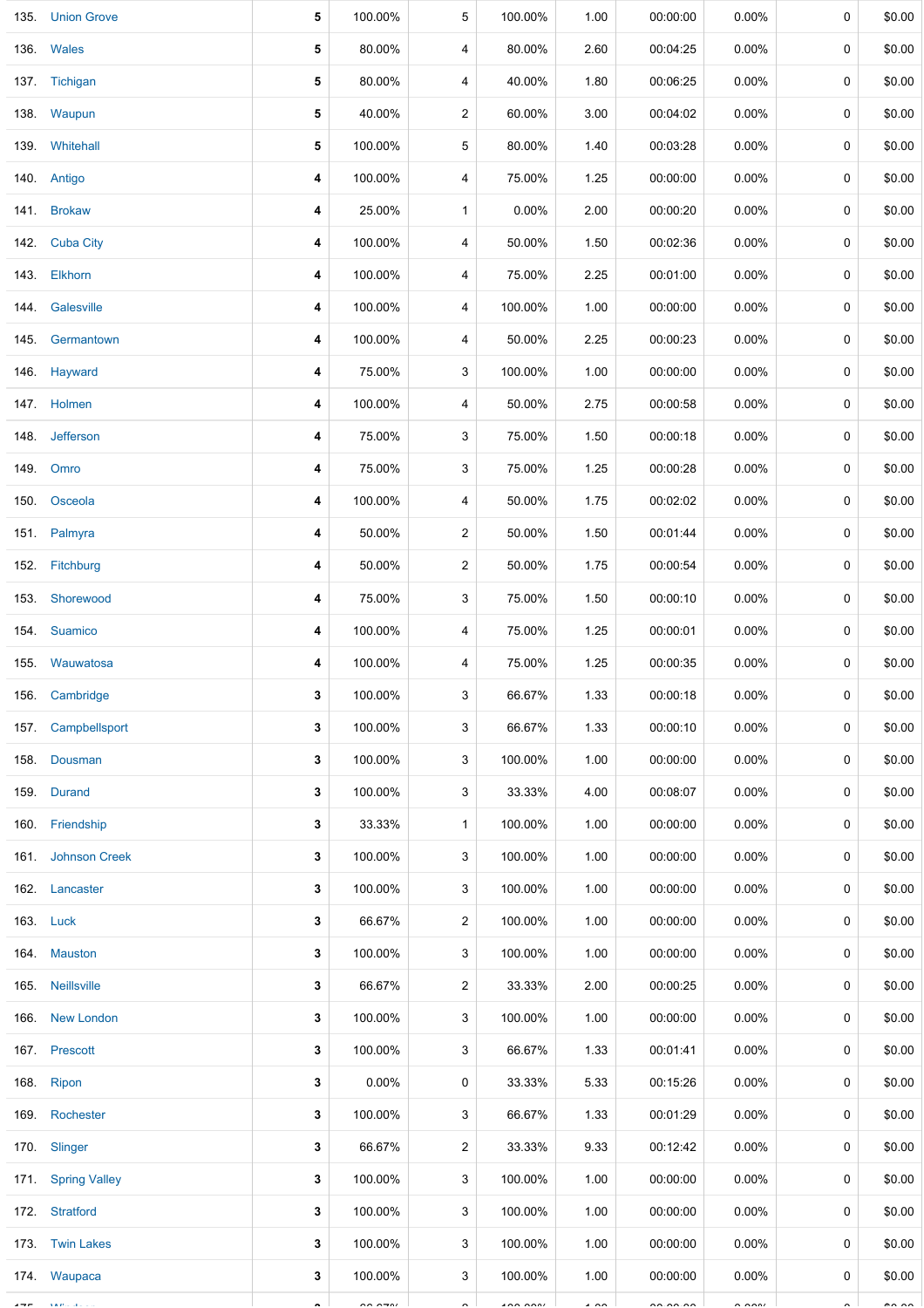| 175. | Windsor             | 3            | 66.67%   | 2              | 100.00%  | 1.00 | 00:00:00 | $0.00\%$ | 0 | \$0.00 |
|------|---------------------|--------------|----------|----------------|----------|------|----------|----------|---|--------|
|      | 176. Amery          | $\mathbf{2}$ | 100.00%  | 2              | 100.00%  | 1.00 | 00:00:00 | $0.00\%$ | 0 | \$0.00 |
|      | 177. Baldwin        | $\mathbf{2}$ | 100.00%  | 2              | 100.00%  | 1.00 | 00:00:00 | $0.00\%$ | 0 | \$0.00 |
| 178. | <b>Berlin</b>       | $\mathbf{2}$ | 100.00%  | $\overline{c}$ | 100.00%  | 1.00 | 00:00:00 | $0.00\%$ | 0 | \$0.00 |
| 179. | <b>Birchwood</b>    | $\mathbf{2}$ | 100.00%  | $\overline{c}$ | 50.00%   | 7.00 | 00:01:22 | $0.00\%$ | 0 | \$0.00 |
| 180. | <b>Bloomer</b>      | 2            | 100.00%  | 2              | 100.00%  | 1.00 | 00:00:00 | $0.00\%$ | 0 | \$0.00 |
| 181. | <b>Boyceville</b>   | 2            | 100.00%  | 2              | 50.00%   | 3.50 | 00:06:06 | $0.00\%$ | 0 | \$0.00 |
| 182. | <b>Bristol</b>      | $\mathbf{2}$ | 100.00%  | 2              | 100.00%  | 1.00 | 00:00:00 | 0.00%    | 0 | \$0.00 |
| 183. | Cambria             | 2            | 100.00%  | 2              | 100.00%  | 1.00 | 00:00:00 | $0.00\%$ | 0 | \$0.00 |
| 184. | Clintonville        | 2            | 100.00%  | 2              | 100.00%  | 1.00 | 00:00:00 | $0.00\%$ | 0 | \$0.00 |
| 185. | <b>Dallas</b>       | $\mathbf{2}$ | 100.00%  | $\overline{c}$ | 50.00%   | 1.50 | 00:00:22 | $0.00\%$ | 0 | \$0.00 |
| 186. | Eagle               | $\mathbf{2}$ | 100.00%  | $\overline{c}$ | $0.00\%$ | 3.00 | 00:02:50 | $0.00\%$ | 0 | \$0.00 |
| 187. | <b>Eagle River</b>  | 2            | 100.00%  | $\overline{c}$ | 50.00%   | 1.50 | 00:00:22 | 0.00%    | 0 | \$0.00 |
|      | 188. Fredonia       | $\mathbf{2}$ | 0.00%    | 0              | $0.00\%$ | 8.00 | 00:04:49 | $0.00\%$ | 0 | \$0.00 |
| 189. | Freedom             | 2            | 100.00%  | $\overline{c}$ | 100.00%  | 1.00 | 00:00:00 | $0.00\%$ | 0 | \$0.00 |
| 190. | Horicon             | $\mathbf{2}$ | 100.00%  | 2              | 50.00%   | 6.00 | 00:03:00 | $0.00\%$ | 0 | \$0.00 |
| 191. | <b>Iron River</b>   | $\mathbf{2}$ | 100.00%  | 2              | 100.00%  | 1.00 | 00:00:00 | $0.00\%$ | 0 | \$0.00 |
|      | 192. Junction City  | 2            | 0.00%    | 0              | $0.00\%$ | 7.50 | 00:08:05 | $0.00\%$ | 0 | \$0.00 |
| 193. | Juneau              | $\mathbf{2}$ | 100.00%  | $\overline{c}$ | 50.00%   | 3.00 | 00:00:51 | $0.00\%$ | 0 | \$0.00 |
|      | 194. Ladysmith      | 2            | 50.00%   | 1              | 100.00%  | 1.00 | 00:00:00 | $0.00\%$ | 0 | \$0.00 |
|      | 195. Lannon         | $\mathbf{2}$ | 100.00%  | $\overline{c}$ | 100.00%  | 1.00 | 00:00:00 | $0.00\%$ | 0 | \$0.00 |
|      | 196. Montello       | 2            | 0.00%    | 0              | 50.00%   | 2.00 | 00:00:07 | $0.00\%$ | 0 | \$0.00 |
|      | 197. Mosinee        | $\mathbf{2}$ | 100.00%  | 2              | 50.00%   | 4.50 | 00:06:34 | 0.00%    | 0 | \$0.00 |
| 198. | <b>New Auburn</b>   | 2            | 100.00%  | 2              | 100.00%  | 1.00 | 00:00:00 | $0.00\%$ | 0 | \$0.00 |
| 199. | Oxford              | 2            | 100.00%  | 2              | 100.00%  | 1.00 | 00:00:00 | $0.00\%$ | 0 | \$0.00 |
| 200. | Port Washington     | 2            | 100.00%  | 2              | 100.00%  | 1.00 | 00:00:00 | $0.00\%$ | 0 | \$0.00 |
|      | 201. Poynette       | 2            | 100.00%  | $\overline{c}$ | 100.00%  | 1.00 | 00:00:00 | $0.00\%$ | 0 | \$0.00 |
| 202. | Prairie du Sac      | $\mathbf{2}$ | 50.00%   | $\mathbf{1}$   | 50.00%   | 4.00 | 00:04:59 | $0.00\%$ | 0 | \$0.00 |
| 203. | Pulaski             | 2            | 100.00%  | 2              | 100.00%  | 1.00 | 00:00:00 | $0.00\%$ | 0 | \$0.00 |
| 204. | Rothschild          | $\mathbf{2}$ | 100.00%  | 2              | 100.00%  | 1.00 | 00:00:00 | $0.00\%$ | 0 | \$0.00 |
| 205. | <b>Silver Lake</b>  | 2            | 100.00%  | 2              | 100.00%  | 1.00 | 00:00:00 | $0.00\%$ | 0 | \$0.00 |
| 206. | <b>Spring Green</b> | $\mathbf{2}$ | 100.00%  | $\overline{c}$ | 50.00%   | 1.50 | 00:00:21 | $0.00\%$ | 0 | \$0.00 |
|      | 207. West Salem     | 2            | 100.00%  | 2              | 100.00%  | 1.00 | 00:00:00 | $0.00\%$ | 0 | \$0.00 |
|      | 208. West Allis     | $\mathbf{2}$ | 100.00%  | $\overline{c}$ | 100.00%  | 1.00 | 00:00:00 | $0.00\%$ | 0 | \$0.00 |
|      | 209. Abrams         | 1            | 100.00%  | 1              | 0.00%    | 3.00 | 00:05:44 | $0.00\%$ | 0 | \$0.00 |
|      | 210. Afton          | 1            | 100.00%  | 1              | 100.00%  | 1.00 | 00:00:00 | $0.00\%$ | 0 | \$0.00 |
|      | 211. Amherst        | 1            | 100.00%  | 1              | 100.00%  | 1.00 | 00:00:00 | 0.00%    | 0 | \$0.00 |
|      | 212. Arena          | 1            | $0.00\%$ | 0              | 0.00%    | 2.00 | 00:00:13 | $0.00\%$ | 0 | \$0.00 |
|      | 213. Bangor         | 1            | 100.00%  | 1              | 0.00%    | 2.00 | 00:10:56 | $0.00\%$ | 0 | \$0.00 |
| 214. | <b>Belleville</b>   | 1            | 100.00%  | 1              | 100.00%  | 1.00 | 00:00:00 | $0.00\%$ | 0 | \$0.00 |
|      | 215. Blue River     | 1            | 100.00%  | $\mathbf{1}$   | 0.00%    | 2.00 | 00:00:51 | $0.00\%$ | 0 | \$0.00 |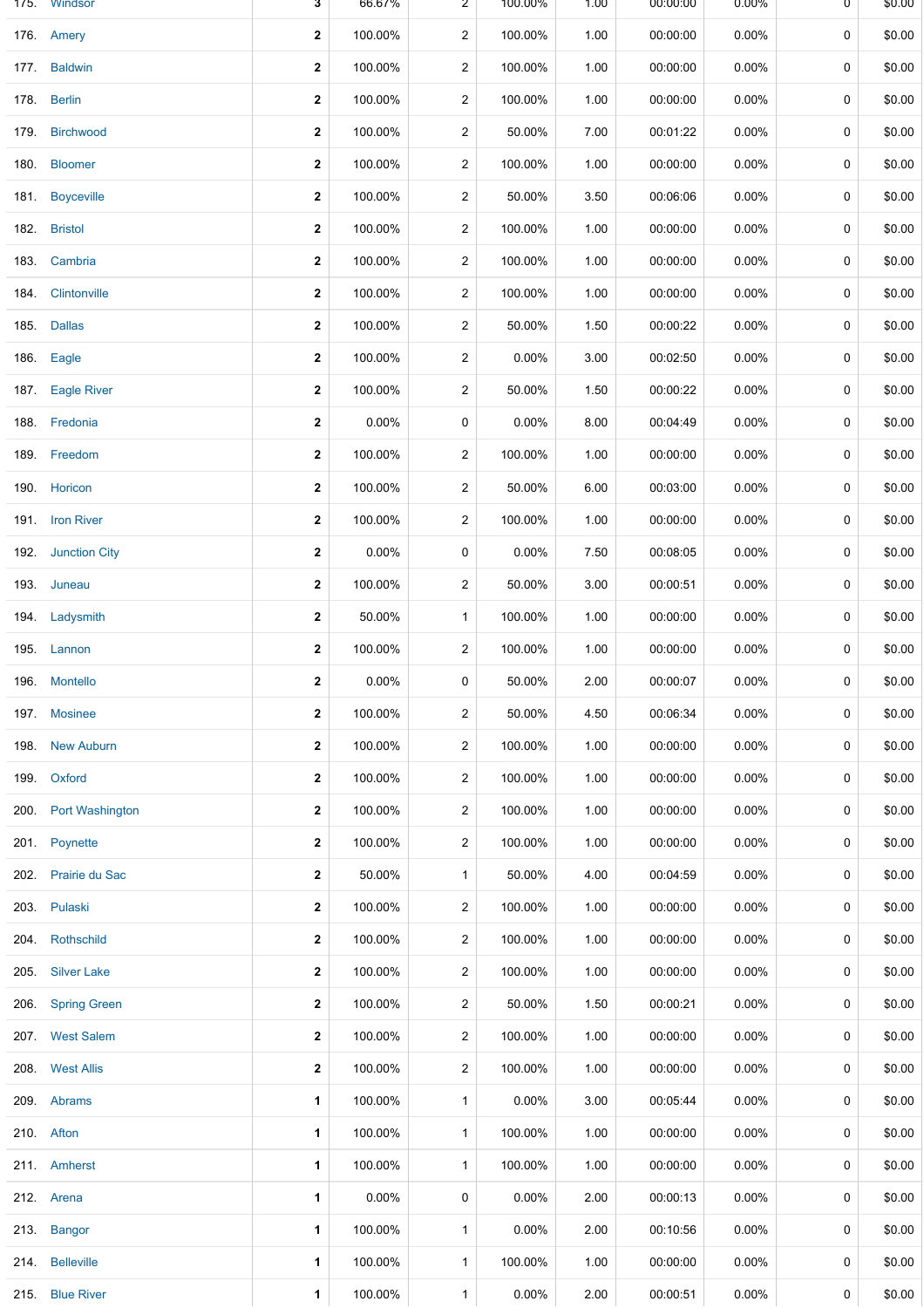| 216. | <b>Bonduel</b>       | 1            | 100.00%  | $\mathbf{1}$ | 100.00%  | 1.00  | 00:00:00 | 0.00%    | 0           | \$0.00 |
|------|----------------------|--------------|----------|--------------|----------|-------|----------|----------|-------------|--------|
|      | 217. Boscobel        | $\mathbf{1}$ | 100.00%  | $\mathbf{1}$ | 100.00%  | 1.00  | 00:00:00 | $0.00\%$ | 0           | \$0.00 |
|      | 218. Brown           | 1            | 100.00%  | $\mathbf{1}$ | 100.00%  | 1.00  | 00:00:00 | $0.00\%$ | 0           | \$0.00 |
|      | 219. Bruce           | 1            | 100.00%  | $\mathbf{1}$ | 100.00%  | 1.00  | 00:00:00 | $0.00\%$ | 0           | \$0.00 |
|      | 220. Cedar Grove     | 1            | 100.00%  | $\mathbf{1}$ | 100.00%  | 1.00  | 00:00:00 | $0.00\%$ | 0           | \$0.00 |
|      | 221. Clear Lake      | 1            | 100.00%  | $\mathbf{1}$ | 100.00%  | 1.00  | 00:00:00 | 0.00%    | 0           | \$0.00 |
|      | 222. Colby           | 1            | 100.00%  | $\mathbf{1}$ | 100.00%  | 1.00  | 00:00:00 | $0.00\%$ | 0           | \$0.00 |
|      | 223. Columbus        | 1            | 0.00%    | 0            | 0.00%    | 9.00  | 00:05:35 | $0.00\%$ | 0           | \$0.00 |
|      | 224. Combined Locks  | 1            | 100.00%  | $\mathbf{1}$ | 100.00%  | 1.00  | 00:00:00 | $0.00\%$ | 0           | \$0.00 |
|      | 225. Coon Valley     | 1            | 100.00%  | $\mathbf{1}$ | 0.00%    | 2.00  | 00:00:45 | $0.00\%$ | 0           | \$0.00 |
|      | 226. Crandon         | 1            | 100.00%  | $\mathbf{1}$ | 100.00%  | 1.00  | 00:00:00 | $0.00\%$ | 0           | \$0.00 |
|      | 227. Darlington      | 1            | 100.00%  | $\mathbf{1}$ | 100.00%  | 1.00  | 00:00:00 | $0.00\%$ | 0           | \$0.00 |
|      | 228. De Soto         | 1            | 100.00%  | $\mathbf{1}$ | 100.00%  | 1.00  | 00:00:00 | $0.00\%$ | 0           | \$0.00 |
|      | 229. Dresser         | 1            | 100.00%  | $\mathbf{1}$ | 100.00%  | 1.00  | 00:00:00 | $0.00\%$ | 0           | \$0.00 |
|      | 230. Eden            | 1            | 0.00%    | 0            | 0.00%    | 2.00  | 00:00:42 | $0.00\%$ | 0           | \$0.00 |
|      | 231. Eleva           | 1            | 100.00%  | $\mathbf{1}$ | 100.00%  | 1.00  | 00:00:00 | 0.00%    | 0           | \$0.00 |
| 232. | Endeavor             | $\mathbf 1$  | 100.00%  | $\mathbf{1}$ | 100.00%  | 1.00  | 00:00:00 | $0.00\%$ | 0           | \$0.00 |
|      | 233. Frederic        | 1            | 100.00%  | $\mathbf{1}$ | 100.00%  | 1.00  | 00:00:00 | $0.00\%$ | 0           | \$0.00 |
| 234. | Gillett              | 1            | 100.00%  | $\mathbf{1}$ | 100.00%  | 1.00  | 00:00:00 | $0.00\%$ | 0           | \$0.00 |
| 235. | <b>Glenwood City</b> | $\mathbf 1$  | 100.00%  | $\mathbf{1}$ | 0.00%    | 2.00  | 00:01:18 | $0.00\%$ | 0           | \$0.00 |
| 236. | <b>Green Lake</b>    | 1            | 100.00%  | $\mathbf{1}$ | 100.00%  | 1.00  | 00:00:00 | $0.00\%$ | 0           | \$0.00 |
|      | 237. Hammond         | 1            | 100.00%  | $\mathbf{1}$ | 100.00%  | 1.00  | 00:00:00 | $0.00\%$ | 0           | \$0.00 |
|      | 238. Hawkins         | 1            | 100.00%  | $\mathbf{1}$ | 0.00%    | 2.00  | 00:00:34 | $0.00\%$ | $\mathbf 0$ | \$0.00 |
|      | 239. Kohler          | 1            | 100.00%  | $\mathbf{1}$ | 0.00%    | 9.00  | 00:03:03 | 0.00%    | 0           | \$0.00 |
|      | 240. La Valle        | 1            | 100.00%  | $\mathbf{1}$ | 100.00%  | 1.00  | 00:00:00 | $0.00\%$ | 0           | \$0.00 |
|      | 241. Lac du Flambeau | $\mathbf{1}$ | $0.00\%$ | 0            | 100.00%  | 1.00  | 00:00:00 | $0.00\%$ | 0           | \$0.00 |
|      | 242. Luxemburg       | 1            | 100.00%  | $\mathbf{1}$ | 100.00%  | 1.00  | 00:00:00 | $0.00\%$ | 0           | \$0.00 |
|      | 243. Manawa          | 1            | 100.00%  | $\mathbf{1}$ | 0.00%    | 33.00 | 01:32:01 | $0.00\%$ | 0           | \$0.00 |
|      | 244. Mayville        | 1            | 0.00%    | 0            | 100.00%  | 1.00  | 00:00:00 | $0.00\%$ | 0           | \$0.00 |
|      | 245. Medford         | 1            | 100.00%  | $\mathbf{1}$ | 100.00%  | 1.00  | 00:00:00 | $0.00\%$ | 0           | \$0.00 |
|      | 246. Minocqua        | 1            | 100.00%  | $\mathbf{1}$ | 100.00%  | 1.00  | 00:00:00 | $0.00\%$ | 0           | \$0.00 |
|      | 247. Mount Calvary   | 1            | 0.00%    | 0            | $0.00\%$ | 3.00  | 00:04:55 | $0.00\%$ | 0           | \$0.00 |
|      | 248. Muscoda         | $\mathbf 1$  | 100.00%  | $\mathbf{1}$ | 100.00%  | 1.00  | 00:00:00 | $0.00\%$ | 0           | \$0.00 |
|      | 249. Nashotah        | 1            | 100.00%  | $\mathbf{1}$ | 0.00%    | 2.00  | 00:00:00 | $0.00\%$ | 0           | \$0.00 |
|      | 250. Necedah         | 1            | 100.00%  | $\mathbf{1}$ | 0.00%    | 2.00  | 00:05:10 | $0.00\%$ | 0           | \$0.00 |
|      | 251. New Glarus      | 1            | 100.00%  | $\mathbf{1}$ | 0.00%    | 3.00  | 00:07:09 | $0.00\%$ | 0           | \$0.00 |
|      | 252. New Lisbon      | 1            | 100.00%  | $\mathbf{1}$ | 100.00%  | 1.00  | 00:00:00 | $0.00\%$ | 0           | \$0.00 |
|      | 253. Niagara         | 1            | 100.00%  | $\mathbf{1}$ | 100.00%  | 1.00  | 00:00:00 | $0.00\%$ | 0           | \$0.00 |
|      | 254. North Lake      | 1            | 100.00%  | $\mathbf{1}$ | 100.00%  | 1.00  | 00:00:00 | $0.00\%$ | 0           | \$0.00 |
|      | 255. Norwalk         | 1            | 100.00%  | $\mathbf{1}$ | 100.00%  | 1.00  | 00:00:00 | 0.00%    | 0           | \$0.00 |
|      |                      |              |          |              |          |       |          |          |             |        |

÷